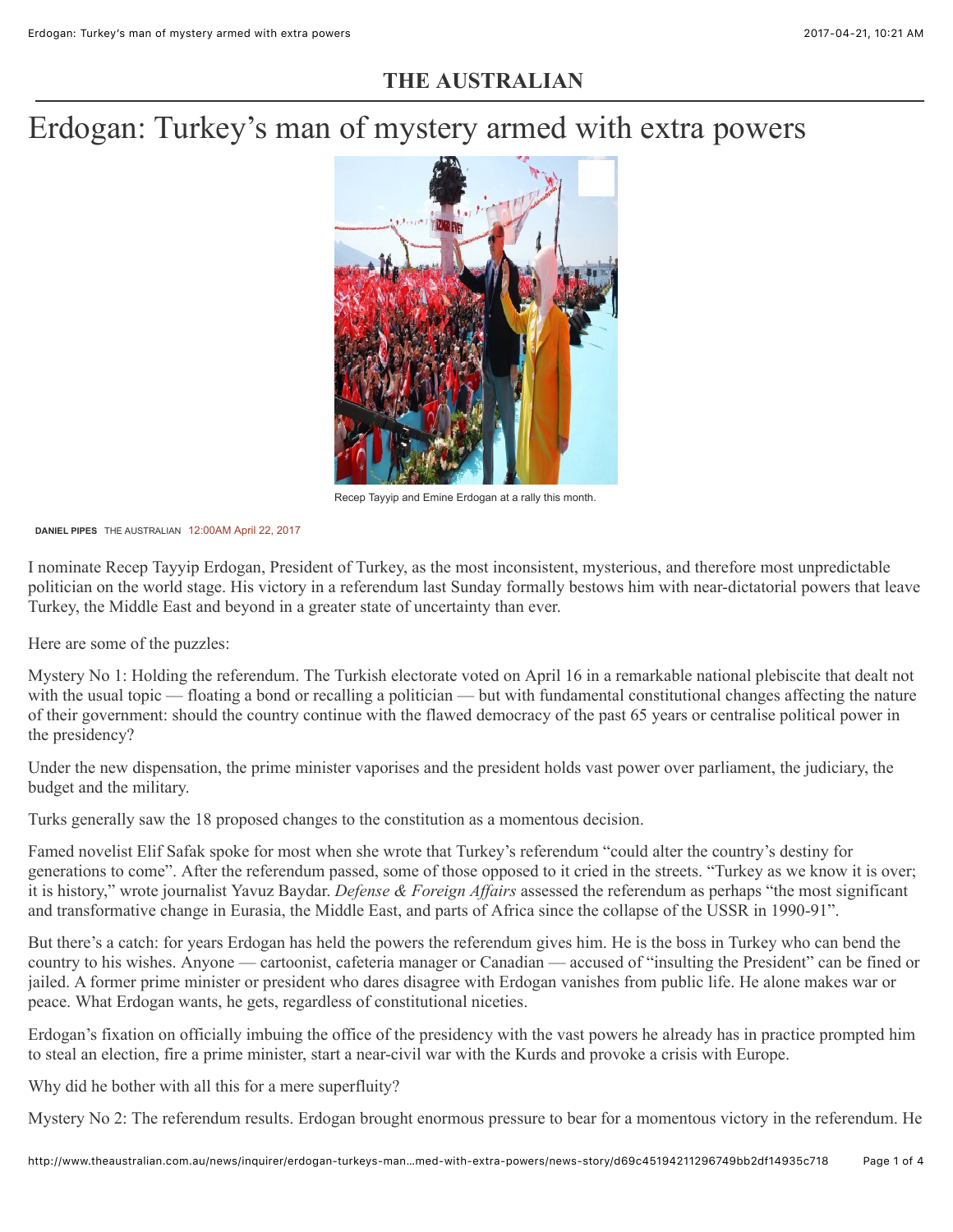made full use of his control of most media. Mosques were mobilised. In the words of one international organisation, in several cases No supporters "have faced police interventions while campaigning; a number were also arrested on charges of insulting the president or organising unlawful public events".

Opponents also lost their jobs, encountered media boycotts, faced electricity outages and got beaten up. A week before the referendum, Erdogan even announced that No voters risked their afterlife. Then, according to a Swedish NGO, "widespread and systematic election fraud, violent incidents and scandalous steps taken by" the election board "overshadowed the voting".

Despite this, the referendum passed by a perplexingly meagre 51.4 per cent to 48.6 per cent. Were it fairly conducted, why would Erdogan take the chance of losing, thereby diminishing his stature and reducing his sway? Were the referendum fixed — entirely possible, given his party's record — why was the affirmative vote so low and not a more imposing 60, 80 or — why not — 99 per cent?

The unimpressive 51.4 per cent majority virtually invited opposition parties, supported by the EU and others, to challenge the legitimacy of the referendum, raising awkward questions that Erdogan surely would prefer not to be discussed.

Mystery No 3: Gulen. Erdogan wantonly ended a key alliance with fellow Islamist Fethullah Gulen, transforming a stalwart ally into a determined domestic opponent who challenged Erdogan's primacy and revealed his corruption. In his political war with Gulen, an elderly Muslim cleric living in the Pocono Mountains of rural Pennsylvania, Erdogan implausibly claimed that Gulen's movement had planned and led an alleged coup attempt last July, then he cracked down on Gulen's followers and anyone else who met with his displeasure, leading to 47,000 arrests, 113,000 detainments, 135,000 firings or suspensions from jobs, and many, many more entering the shadows of "social death". Erdogan went further, demanding that Washington extradite Gulen to Turkey and threatening a rupture if he did not get his way: "Sooner or later the US will make a choice. Either Turkey or (Gulen)."

Why did Erdogan pick a fight with Gulen, creating turmoil in Turkish Islamist ranks and jeopardising relations with the US?

Mystery No 4: Semantic purism. The EU reluctantly agreed to visa-free travel for 75 million Turks to its huge Schengen Zone, a benefit that potentially would allow Erdogan to push out unwanted Kurds and Syrian refugees, not to speak of increasing his influence in countries such as Germany and The Netherlands.

But the EU made this access contingent on narrowing Turkey's vaguely worded anti-terrorism laws; it demanded "revising the legislation and practices on terrorism in line with European standards".

Erdogan could have made this meaningless concession and arrested anyone he wanted on other charges, but he refused to do so ("It's impossible to revise the legislation and practices on terrorism," intoned one of his ministers) and forwent an extraordinary opportunity.

Mystery No 5: Canny or megalomaniacal? Erdogan became prime minister in 2003 and for eight years governed cautiously, overseeing remarkable economic growth, mollifying the military leadership that held the country's ultimate power and successfully pursuing a policy of "zero problems with neighbours".

In contrast to the hapless Mohammed Morsi, who lasted just a year as president of Egypt, Erdogan timed his moves with such deftness that, for example, hardly anyone noticed in July 2011 when he subdued the military.

That was then. Since 2011, however, Erdogan repeatedly has fomented his own problems.

He gratuitously turned Syria's Bashar al-Assad from his favourite foreign leader (the two of them and their wives once even vacationed together) into a mortal enemy. He shot down a Russian fighter plane, then abjectly had to apologise. He lost out on a pipeline transporting eastern Mediterranean gas to Europe. He illegally built himself on protected land an absurdly large palace, the largest in the world since Nicolae Ceausescu's disastrous People's Palace in Bucharest.

In a particularly ignoble farce, Erdogan showed up at the funeral of American boxer Muhammad Ali to give a speech, deliver presents and have his picture taken with family members, only to be rejected in all these requests and slink back home.

He makes enemies everywhere he goes. In Ecuador, Erdogan's bodyguards handcuffed three pro-Kurdish Ecuadorean women and roughed up a parliamentarian who tried to protect them.

When asked about this incident, the deputy speaker of Ecuador's legislature replied, "Until Erdogan's bodyguards assaulted a deputy, our public was not aware of Turkey. Nobody knew who was a Turk or a Kurd. Now everybody knows and naturally we are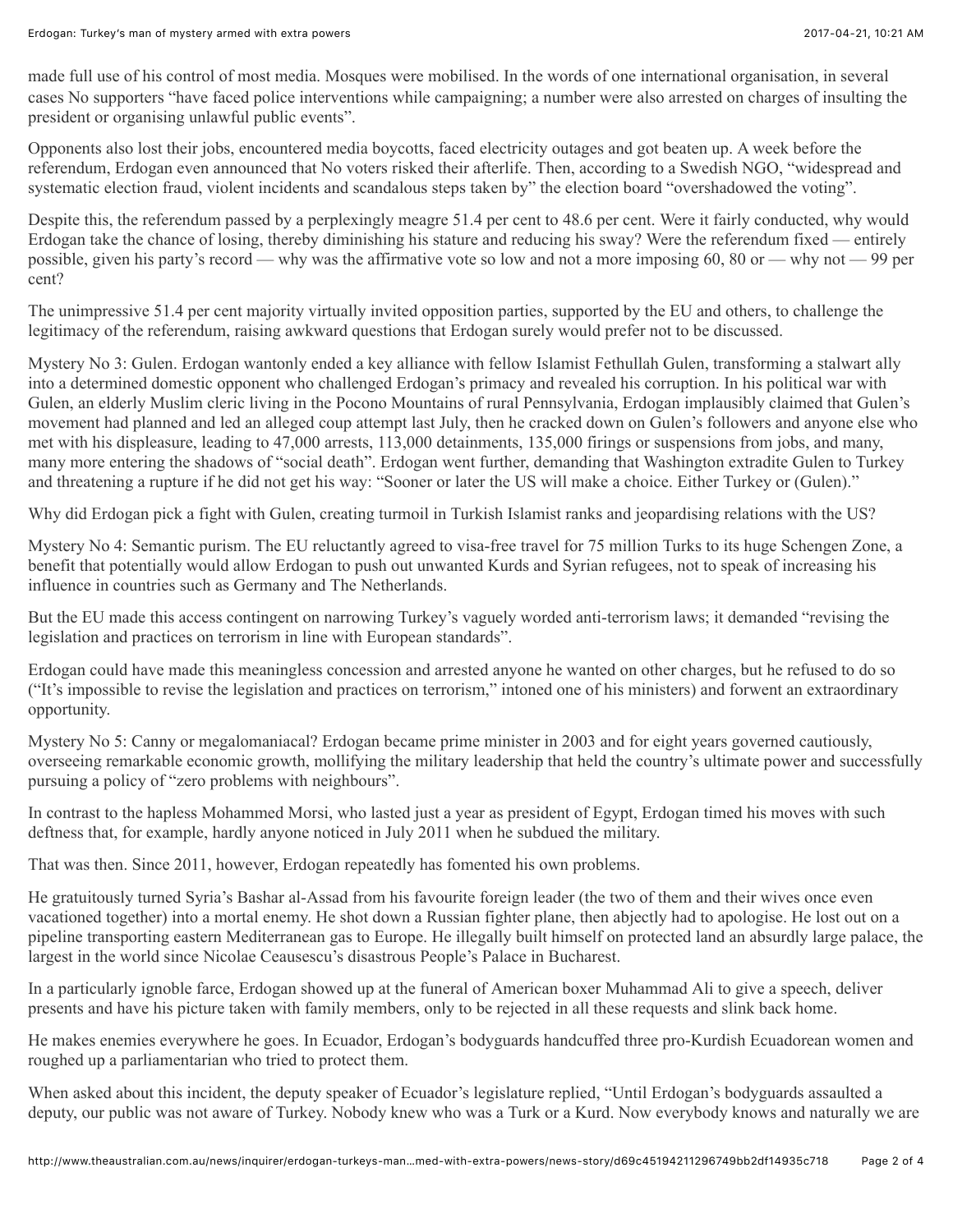on the side of the Kurds.

"We don't want to see Erdogan in our country again."

What happened to the cunning leader of a decade back?

Erdogan's Islamist supporters sometimes suggest that he is on his way to declaring himself caliph. As the 100th anniversary of the Istanbul-based caliphate's abolition approaches, he may find this tempting; depending on whether he uses the Islamic or Christian calendar, that could happen, respectively, on March 10, 2021 or March 4, 2024. You read it here first.

Sadly, Western responses to Erdogan have been confused and weak-kneed. German Chancellor Angela Merkel agreed to hauling comedian Jan Bohmermann into court for ridiculing Erdogan. Donald Trump actually congratulated the Turkish President on his victory and rewarded him with a meeting next month. And Australians defer to him on account of the Gallipoli commemorations.

It's time to see Erdogan for the dictatorial, Islamist, anti-Western egomaniac he is and protect his neighbours and ourselves from the damage he is already causing and the greater problems to come.

Removing US nuclear weapons from the Incirlik Air Base would be one step in the right direction; even better would be to put Ankara on notice that its active NATO membership is in jeopardy pending a dramatic turnaround in behaviour.

*Daniel Pipes (DanielPipes.org, @DanielPipes) is president of the Middle East Forum.*

Reader comments on this site are moderated before publication to promote lively and civil debate. We encourage your comments but submitting one does not guarantee publication. We publish hundreds of comments daily, and if a comment is rejected it is likely because it does not meet with our comment guidelines, which you can [read here](http://www.theaustralian.com.au/help#comment_not_published). No correspondence will be entered into if a comment is declined.

## [FROM THE HOMEPAGE](http://www.theaustralian.com.au/) >

### **[Coalition MPs target 'job snobs'](http://www.theaustralian.com.au/national-affairs/industrial-relations/coalition-regional-mps-target-job-snobs/news-story/c66dbf38e429cf62230a6378d79def84) ♦**



SARAH MARTIN Coalition MPs with thousands of dole recipients in their electorates have hit out at 'job snobs'.

## **[Wall causes rifts in Texas](http://www.theaustralian.com.au/news/inquirer/donald-trumps-wall-divides-texans-along-the-mexican-border/news-story/0951fc0f0dea5e6a4f5d43b1aab8f2f3)**  $\triangle$



#### **[Conroy faces stacking furore](http://www.theaustralian.com.au/national-affairs/stephen-conroy-fights-conflict-calls-on-branch-stack-in-gaming-ministers-seat/news-story/0e07f45ad3e2b00de2e29c7b9aed22f6) ♦**

BRAD NORINGTON, SAMANTHA HUTCHINSON

Labor powerbroker Stephen Conroy is battling rising opposition to his place on the ALP's national executive.

#### **[Terrorist slipped through net](http://www.theaustralian.com.au/news/world/paris-attack-terrorist-slipped-through-police-net/news-story/21b18a4ea4806b408b728a0289e978b5) ♦**



JACQUELIN MAGNAY, EAN HIGGINS Police recognised Karim Cheurfi as one of an 11,000-strong army of mostly lone wolf suspected Islamic terrorists.

#### **[Pence arrives in Australia](http://www.theaustralian.com.au/national-affairs/foreign-affairs/us-vice-president-mike-pence-arrives-in-sydney-for-australia-visit/news-story/9720421e5783404841874b051fa23e4c) ♦**



The US Vice President has been greeted by Barnaby Joyce at the start of his first official Australia visit.

**[Le Pen 'exploiting' Paris attack](http://www.theaustralian.com.au/news/world/paris-shooting-marine-le-pen-accused-of-exploiting-attack/news-story/40a4b997e8143a468f2b7f01a19e5850) ♦**